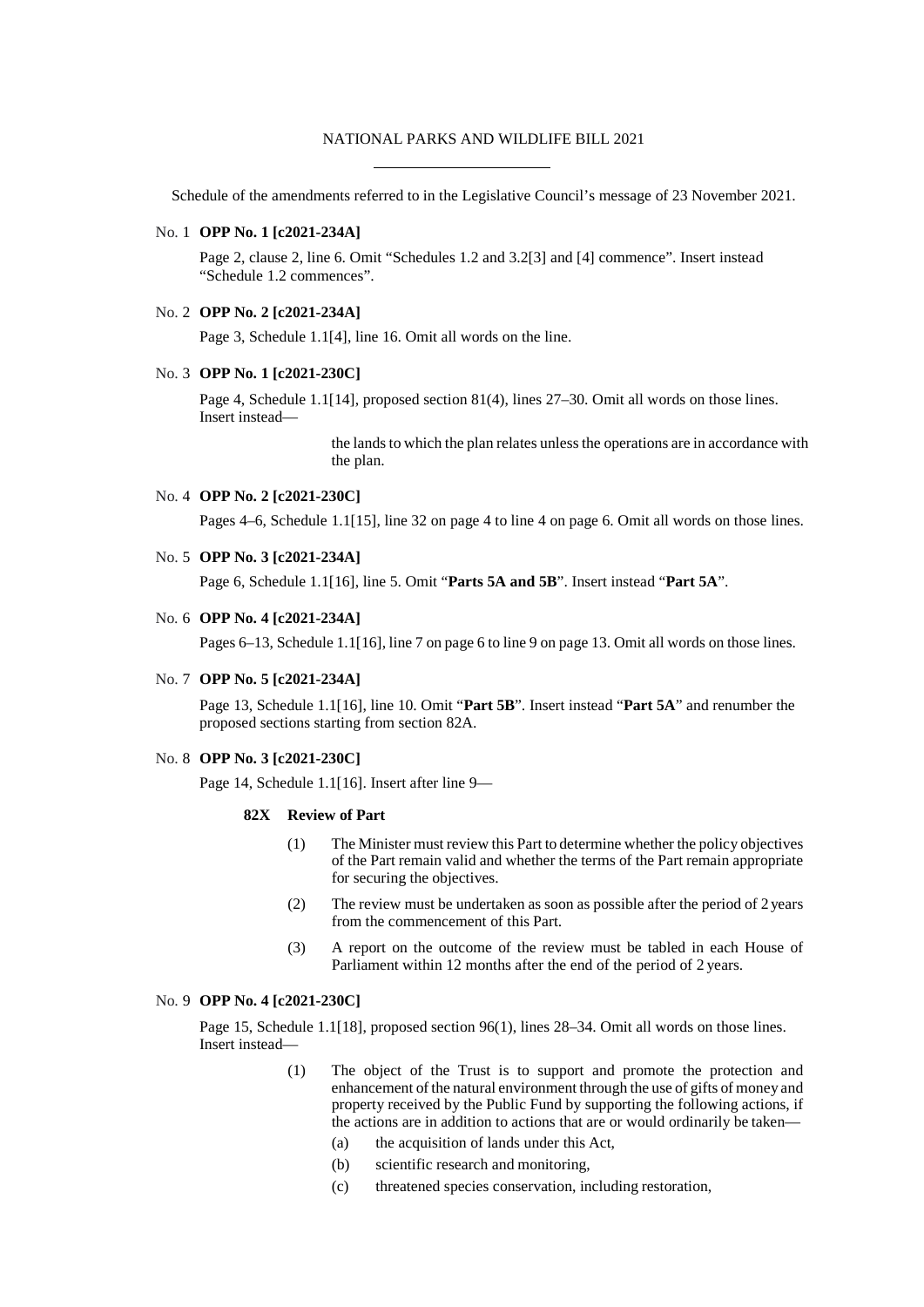- (d) projects that support the involvement of Aboriginal people in park management, including joint management,
- (e) activities or classes of activities prescribed by the regulations, other than activities that are part of routine land management or routine visitor management.

## No. 10**OPP No. 5 [c2021-230C]**

Page 16, Schedule 1.1[18], proposed section 97(d), lines 5–9. Omit all the words on those lines. Insert instead—

> (d) to use gifts, devises, bequests or contributions received by the Public Fund to support and promote actions specified in section  $96(1)(a)$ –(e) to the extent that the actions promote the protection and enhancement of the natural environment,

# No. 11**OPP No. 6 [c2021-234A]**

Page 19, Schedule 1.1[19], proposed section 138(2)(ib), lines 12 and 13. Omit all words on those lines.

# No. 12**OPP No. 7 [c2021-234A]**

Page 19, Schedule 1.1[21], lines 18–22. Omit all words on those lines.

### No. 13**OPP No. 8 [c2021-234A]**

Pages 19 and 20, Schedule 1.1[24], line 30 on page 19 to line 3 on page 20. Omit all words on those lines.

# No. 14**OPP No. 6 [c2021-230C]**

Page 20, Schedule 1.1[25], proposed section 153G(5), lines 33 and 34. Omit all words on those lines. Insert instead—

(5) Action authorised by regulations under thissection—

- (a) may be taken despite a plan of management that applies to the declared land, and
- (b) if the declared land is land reserved or dedicated under Part 4A—may only be taken if the action has been approved by the board of management for the land.

### No. 15**OPP No. 7 [c2021-230C]**

Page 21, Schedule 1.1[25], proposed section 153I(2). Insert after line 27—

(b1) action taken by the person was carried out for, or as part of, an Aboriginal cultural practice, or

# No. 16**OPP No. 8 [c2021-230C]**

Page 26, Schedule 1.1. Insert after line 10—

#### **[40] Schedule 9 The Aboriginal Cultural Heritage Advisory Committee**

Insert "native title holders within the meaning of the *Native Title Act 1993* of the Commonwealth and" before "registered" in clause  $1(2)(d)(ii)$ .

# No. 17**OPP No. 9 [c2021-234A]**

Page 26, Schedule 1.2[1], lines 12–14. Omit all words on those lines.

#### No. 18**OPP No. 9 [c2021-230C]**

Page 27, Schedule 1.2[7], proposed section 73A(2)(c), line 31. Omit "28 days". Insert instead "60 days".